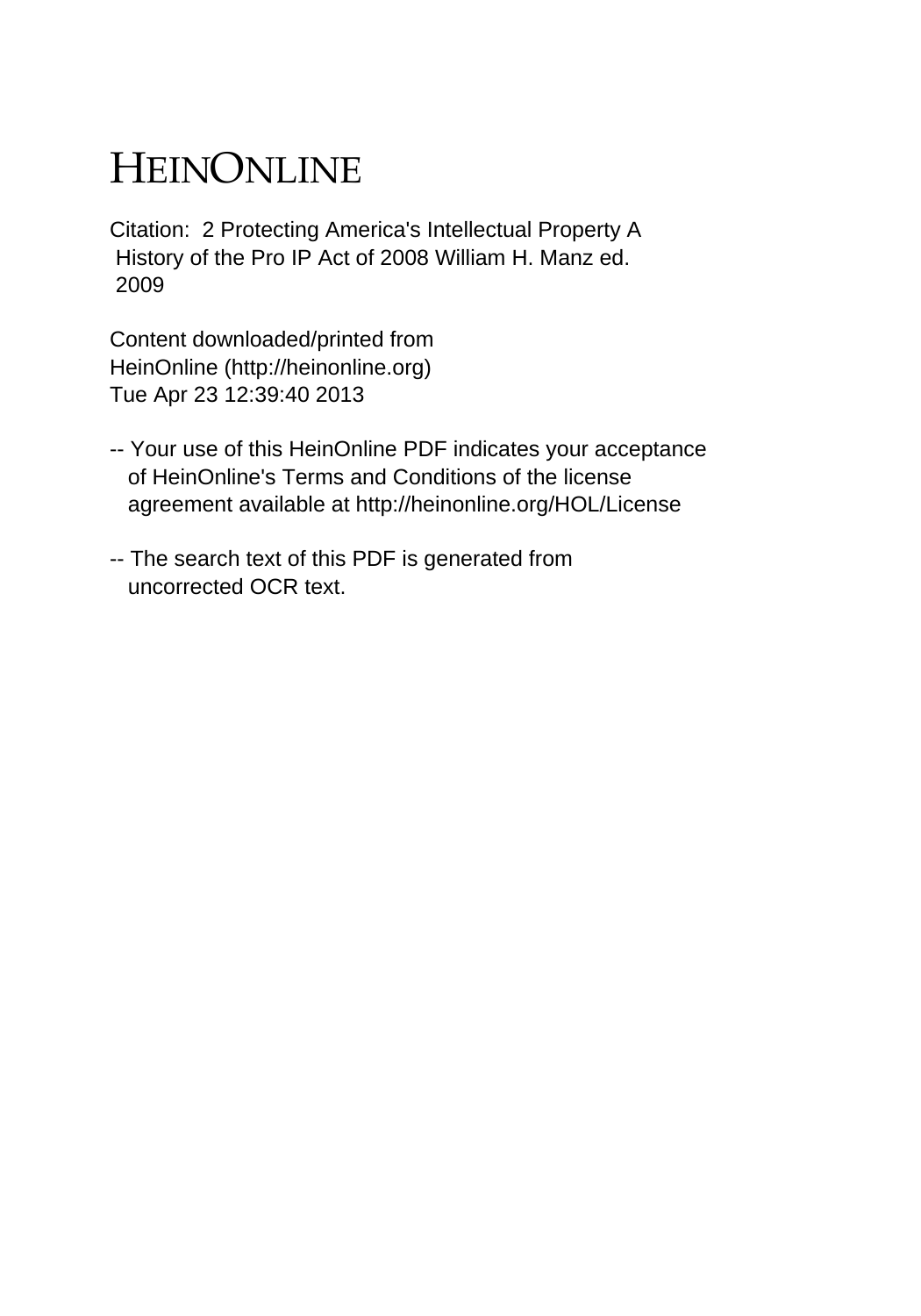## **Protecting America's Intellectual Property:**

**A Legislative History of the Pro IP Act of 2008**

> Volume 2 Document Numbers **30-36**

*Edited by* William H. Manz *Senior Research Librarian St. John's University School of Law*

> William **S. Hein &** Co., Inc. Buffalo, New York **2009**

HeinOnline -- 2 Protecting America's Intellectual Property: A Legislative History of the Pro IP Act of 2008 (William H. Manz, ed.) [i] 2009